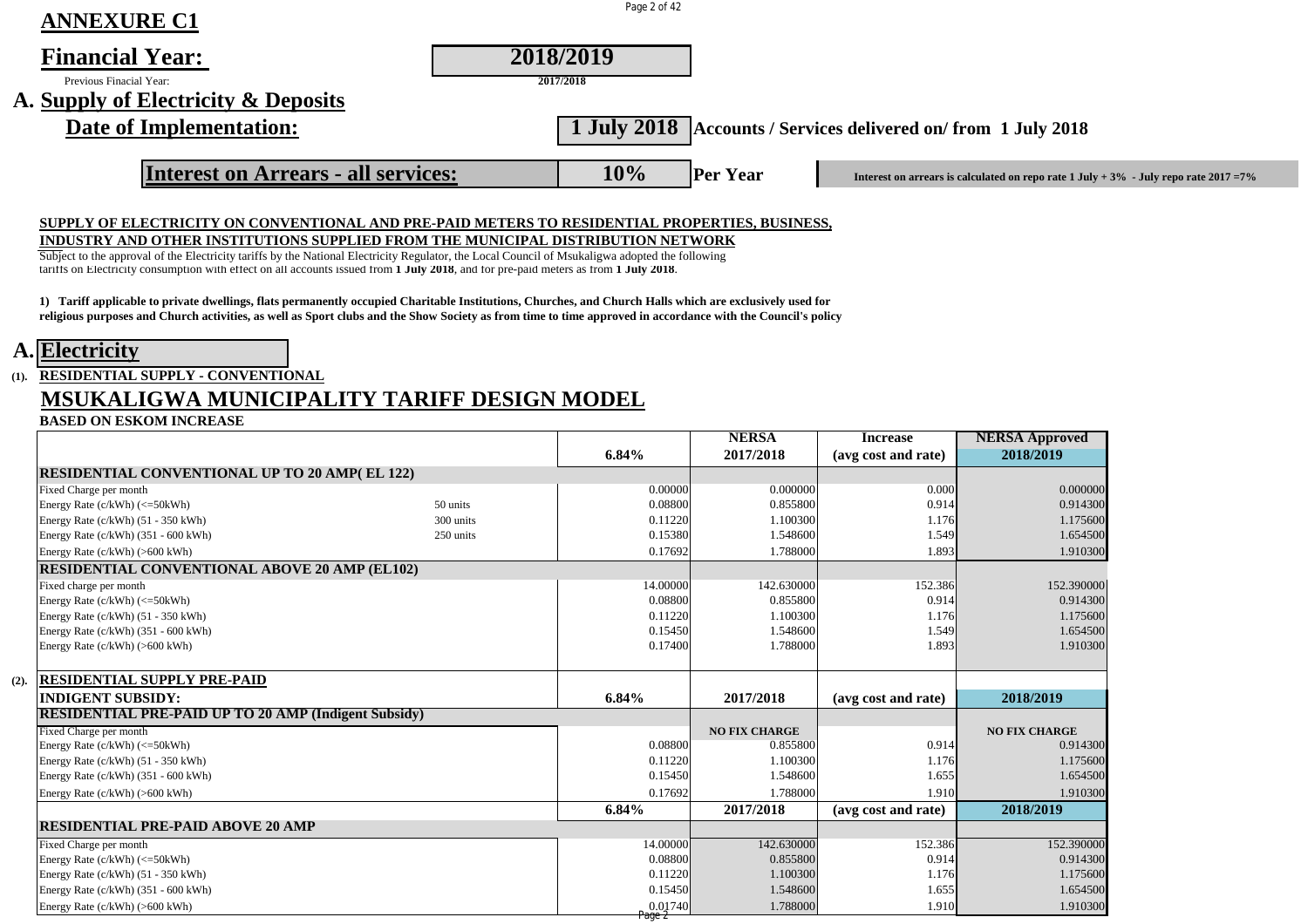| (3). | Tariff applicable to business premises, industrial and other KVA installations.                            | Page 3 of 42 |                          |                                        |                                    |  |
|------|------------------------------------------------------------------------------------------------------------|--------------|--------------------------|----------------------------------------|------------------------------------|--|
|      | KVA DEMAND METERS - BUSINESS, INDUSTRIAL AND OTHER KVA CONNECTIONS                                         |              |                          |                                        |                                    |  |
|      |                                                                                                            |              | <b>NERSA</b>             | <b>Increase</b>                        | <b>NERSA Approved</b>              |  |
|      |                                                                                                            | 6.84%        | 2017/2018                | (avg cost and rate)                    | 2018/2019                          |  |
|      | INDUSTRIAL ETC. KVA DEMAND BASIC CHARGE (EL 107)                                                           |              |                          |                                        |                                    |  |
|      | Fixed Charge per month                                                                                     | 481.49500    | 4 814.950000             | 5 144.293                              | 5 144.290000                       |  |
|      | Energy Rate (c/kWh)                                                                                        | 0.07623      | 0.762300                 | 0.814                                  | 0.782400                           |  |
|      | Maximum Demand Charge (R/Amp)                                                                              |              |                          |                                        |                                    |  |
|      | Maximum Demand Charge (R/kVa)                                                                              | 19.05200     | 190.520000               | 203.552                                | 203.550000                         |  |
| (4). | Tariff applicable to business premises with ampere meter installations                                     |              |                          |                                        |                                    |  |
|      | <b>AMPERE METERS - BUSINESS AND OTHER AMPERE CONNECTIONS</b>                                               |              |                          |                                        |                                    |  |
|      |                                                                                                            |              | <b>NERSA</b>             | <b>Increase</b>                        | <b>NERSA Approved</b>              |  |
|      |                                                                                                            | 6.84%        | 2017/2018                | (avg cost and rate)                    | 2018/2019                          |  |
|      | <b>BUSINESS FIXED AMP OR UP TO 20 AMP(EL 103)</b>                                                          |              |                          |                                        |                                    |  |
|      | Fixed Charge per month<br>NIL                                                                              |              |                          |                                        |                                    |  |
|      | Energy Rate (c/kWh)                                                                                        | 0.19052      | 1.905200                 | 2.036                                  | 2.035500                           |  |
|      |                                                                                                            |              |                          |                                        |                                    |  |
|      | <b>BUSINESS (EL 104) ABOVE 20 AMP 3PHASE (INCLUDE DEMAND AMPERE METERS (EL108))</b>                        |              |                          |                                        |                                    |  |
|      | Fixed Charge per month (EL104)                                                                             | 359.67400    | 3 596.740000             | 4 0 3 6 . 6 1 8                        | 3 842,760000                       |  |
|      |                                                                                                            |              |                          | 1.124                                  | 1.200600                           |  |
|      | Energy Rate (c/kWh)                                                                                        | 0.11237      | 1.123700<br><b>NERSA</b> |                                        |                                    |  |
|      |                                                                                                            | 6.84%        | 2017/2018                | <b>Increase</b><br>(avg cost and rate) | <b>NERSA Approved</b><br>2018/2019 |  |
|      |                                                                                                            |              |                          |                                        |                                    |  |
|      | <b>BUSINESS (EL 103) ABOVE 20 AMP</b>                                                                      |              |                          |                                        |                                    |  |
|      | Fixed Charge per month                                                                                     | 120.30400    | 1 203,040000             | 1 285.328                              | 1 285.330000                       |  |
|      | Energy Rate (c/kWh)(EL082)                                                                                 | 0.11226      | 1.122600                 | 1.199                                  | 1.199400                           |  |
| (5). | DEPARTMENTAL SUPPLY - MUNICIPAL CONSUMPTION                                                                |              |                          |                                        |                                    |  |
|      |                                                                                                            |              | <b>NERSA</b>             | Increase (avg cost                     | <b>NERSA Approved</b>              |  |
|      |                                                                                                            | 6.84%        | 2017/2018                | and rate)                              | 2018/2019                          |  |
|      | <b>DEPARTMENTAL</b>                                                                                        |              |                          |                                        |                                    |  |
|      | Fixed Charge per month                                                                                     | 14.26300     | 142.630000               | 152.386                                | 0.000000                           |  |
|      | Energy Rate (c/kWh)                                                                                        | 0.15893      | 1.589300                 | 1.698                                  | 1.698000                           |  |
| (6). | <b>OTHER CHARGES - ELECTRICITY</b>                                                                         |              | 2017/2018                |                                        | 2018/2019                          |  |
|      | Connection fees - New agreements                                                                           |              | R 134.00                 |                                        | R 148.00                           |  |
|      | Re-connection for default payment (RECONN)                                                                 |              | R 415.00                 |                                        | R 457.00                           |  |
|      | <b>RESIDENTIAL - Tampering</b><br>Re-connection for level 1 cut-off on illegal use of electricity (SU0844) |              | R 4 541.00               |                                        | R <sub>4</sub> 996.00              |  |
|      | Re-connection for level 2 cut-off on illegal use of electricit (SU0844)                                    |              | R 9 080.00               |                                        | R 9 988.00                         |  |
|      | Re-connection for level 3 cut-off on illegal use of electricity(SU0844)                                    |              | R 13 618.00              |                                        | R 14 980.00                        |  |
|      | Whistle blowing                                                                                            |              | R 456.00                 |                                        | R 502.00                           |  |
|      | <b>BUSINESS - Tampering</b>                                                                                |              |                          |                                        |                                    |  |
|      | Re-connection for level 1 cut-off on illegal use of electricity (SU0844)                                   |              | R 9 080.00               |                                        | R 9 988.00                         |  |
|      | Re-connection for level 2 cut-off on illegal use of electricity (SU0844                                    |              | R 18 157.00              |                                        | R 19 973.00                        |  |
|      | Re-connection for level 3 cut-off on illegal use of electricity (SU0844)                                   |              | R 27 234.00              |                                        | R 29 958.00                        |  |
|      | Whistle blowing                                                                                            |              | R 910.00                 |                                        | R 1 001.00                         |  |
|      | Cut-off notices issued to default consumers (FINAL)                                                        |              | R 97.00                  |                                        | R 107.00                           |  |
|      | Special readings                                                                                           |              | R 208.00                 |                                        | R 229.00                           |  |
|      | Final readings (FREAD)                                                                                     |              | R 208.00                 |                                        | R 229.00                           |  |
|      | Pre-Piad Meter installation at existing residential connections (SU 0825)                                  |              | R 1 958.00               |                                        | R 2 154.00                         |  |
|      | Testing of electricity meters - Single phase                                                               |              | R 305.00                 |                                        | R 336.00                           |  |
|      | Testing of electricity meters - 3 phase                                                                    |              | R 208.00                 |                                        | R 229.00                           |  |
|      | Call-out: Office hours                                                                                     |              | R 208.00                 |                                        | R 229.00                           |  |
|      | Call-out: After hours                                                                                      |              | R 415.00                 |                                        | R 457.00                           |  |